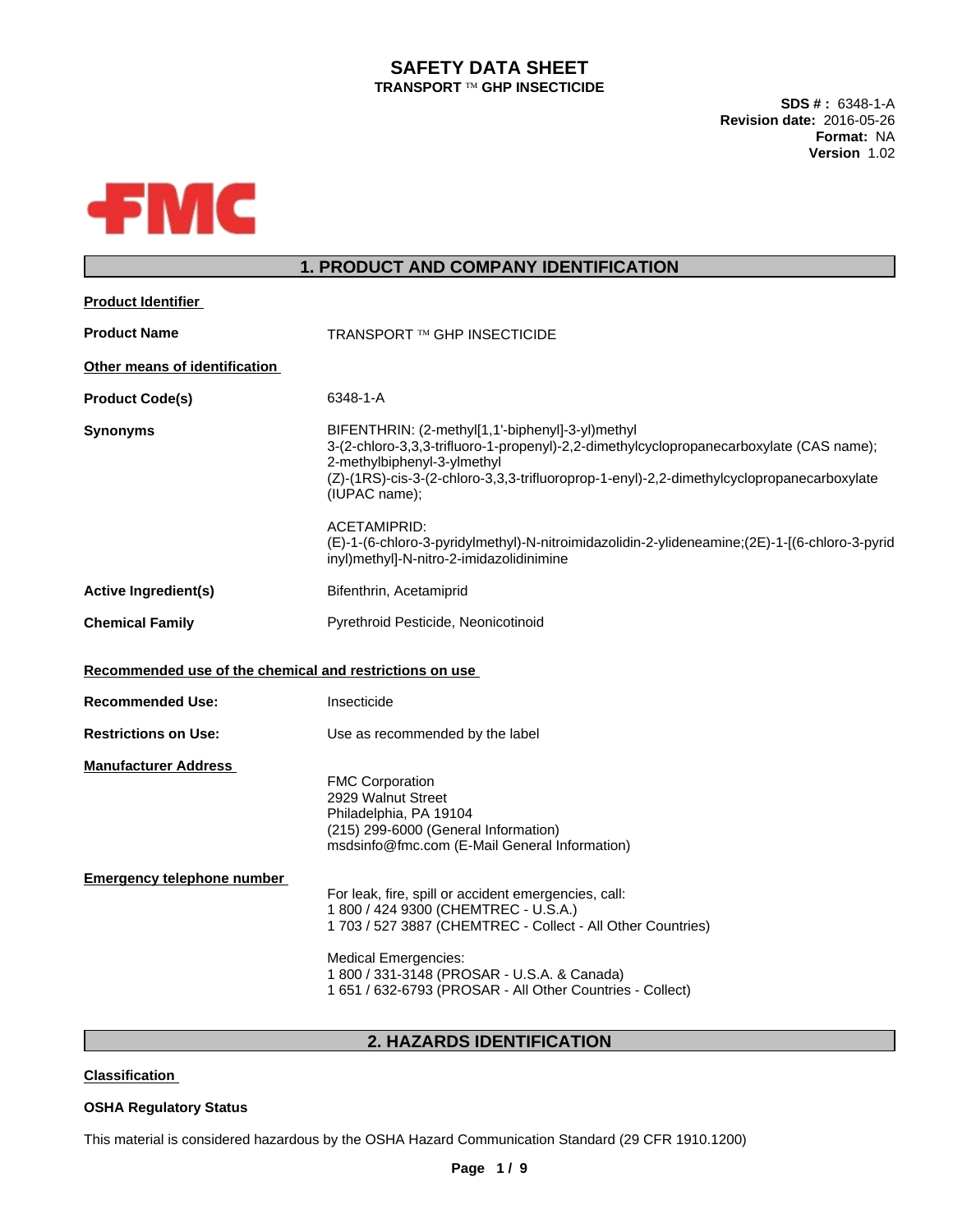| Acute toxicity - Oral                              | Category 4         |
|----------------------------------------------------|--------------------|
| Acute toxicity - Inhalation (Dusts/Mists)          | Category 3         |
| Carcinogenicity                                    | <b>Category 1A</b> |
| Specific target organ toxicity (single exposure)   | Category           |
| Specific target organ toxicity (repeated exposure) | Category           |

#### **GHS Label elements, including precautionary statements**

#### **EMERGENCY OVERVIEW**

#### **Danger**

#### **Hazard Statements**

 $H302$  - Harmful if swallowed

H331 - Toxic if inhaled

H350 - May cause cancer

H370 - Causes damage to organs

H372 - Causes damage to organs through prolonged or repeated exposure



#### **Precautionary Statements - Prevention**

P202 - Do not handle until all safety precautions have been read and understood

P260 - Do not breathe dust/fume/gas/mist/vapors/spray

P264 - Wash face, hands and any exposed skin thoroughly after handling

P270 - Do not eat, drink or smoke when using this product

P281 - Use personal protective equipment as required

# **Precautionary Statements - Response**

P308 + P311 - If exposed or concerned: Call a POISON CENTER or doctor

P304 + P340 - IF INHALED: Remove person to fresh air and keep comfortable for breathing

P311 - Call a POISON CENTER or doctor

P301 + P312 - IF SWALLOWED: Call a POISON CENTER or doctor if you feel unwell

P330 - Rinse mouth

# **Precautionary Statements - Storage**

#### P405 - Store locked up

P403 + P233 - Store in a well-ventilated place. Keep container tightly closed

# **Precautionary Statements - Disposal**

P501 - Dispose of contents/container to an approved waste disposal plant

# **Hazards not otherwise classified (HNOC)**

No hazards not otherwise classified were identified.

# **Other Information**

Very toxic to aquatic life with long lasting effects. May be harmful in contact with skin.

# **3. COMPOSITION/INFORMATION ON INGREDIENTS**

**Chemical Family** Pyrethroid Pesticide, Neonicotinoid.

| <b>Chemical name</b>       | <b>CAS-No</b> | Weight %                 |
|----------------------------|---------------|--------------------------|
| <b>Bifenthrin</b>          | 82657-04-3    | $\sim$ $\sim$<br>$\cdot$ |
| Acetamiprid                | 135410-20-7   | $\sim$ $\sim$<br><u></u> |
| Synthetic amorphous silica | 112926-00-8   | $30 - 40$                |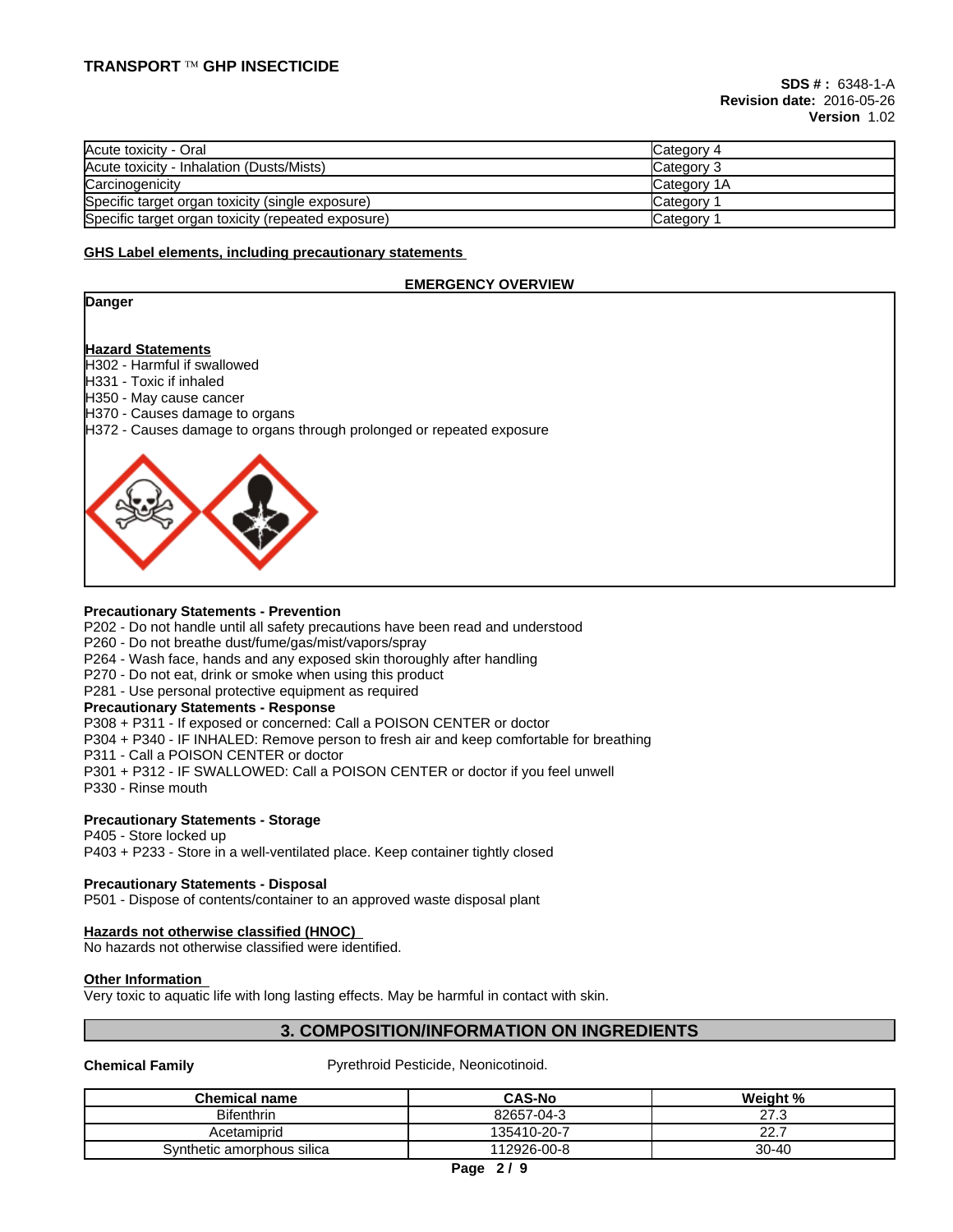|                                                                         |                                  | ---<br>ושופ<br>.02<br>- |
|-------------------------------------------------------------------------|----------------------------------|-------------------------|
| $\cdots$<br><br>quartz<br>allı<br>SIIICa<br>ו הי<br>ne<br>$\cdots$<br>. | $\sim$<br>،4808<br>.<br>ovu<br>w |                         |

Synonyms are provided in Section 1.

|                                                                                                            | <b>4. FIRST AID MEASURES</b>                                                                                                                                                                                                                                                                                                     |
|------------------------------------------------------------------------------------------------------------|----------------------------------------------------------------------------------------------------------------------------------------------------------------------------------------------------------------------------------------------------------------------------------------------------------------------------------|
| <b>Eye Contact</b>                                                                                         | Hold eyes open and rinse slowly and gently with water for 15 to 20 minutes. Remove<br>contact lenses, if present, after the first 5 minutes, then continue rinsing eye. Call a poison<br>control center or doctor for further treatment advice.                                                                                  |
| <b>Skin Contact</b>                                                                                        | Take off contaminated clothing. Rinse skin immediately with plenty of water for 15-20<br>minutes. Call a poison control center or doctor for further treatment advice.                                                                                                                                                           |
| <b>Inhalation</b>                                                                                          | Move to fresh air. If person is not breathing, call 911 (within the U.S. and Canada) or an<br>ambulance, then give artificial respiration, preferably mouth-to-mouth if possible. Call a<br>poison control center or doctor for further treatment advice.                                                                        |
| Ingestion                                                                                                  | Call a poison control center or doctor immediately for treatment advice. Have person sip a<br>glass of water if able to swallow. Do not induce vomiting unless told to do so by a poison<br>control center or doctor. Do not give anything by mouth to an unconscious person.                                                    |
| Most important symptoms and<br>effects, both acute and delayed                                             | None known.                                                                                                                                                                                                                                                                                                                      |
| Indication of immediate medical<br>attention and special treatment<br>needed, if necessary                 | Treat symptomatically. This product is a pyrethroid. If large amounts have been ingested,<br>the stomach and intestines should be evacuated. Treatment is symptomatic and supportive.<br>Digestible fats, oils, or alcohol may increase absorption and so should be avoided.                                                     |
|                                                                                                            | <b>5. FIRE-FIGHTING MEASURES</b>                                                                                                                                                                                                                                                                                                 |
| <b>Suitable Extinguishing Media</b>                                                                        | Carbon dioxide (CO2). Dry chemical, Foam.                                                                                                                                                                                                                                                                                        |
| Specific Hazards Arising from the<br><b>Chemical</b>                                                       | Powdered material may form explosive dust-air mixtures.                                                                                                                                                                                                                                                                          |
| <b>Explosion data</b><br><b>Sensitivity to Mechanical Impact</b><br><b>Sensitivity to Static Discharge</b> | Not sensitive.<br>Not sensitive.                                                                                                                                                                                                                                                                                                 |
| Protective equipment and<br>precautions for firefighters                                                   | As in any fire, wear self-contained breathing apparatus and full protective gear.                                                                                                                                                                                                                                                |
|                                                                                                            | <b>6. ACCIDENTAL RELEASE MEASURES</b>                                                                                                                                                                                                                                                                                            |
| <b>Personal Precautions</b>                                                                                | Isolate and post spill area. Remove all sources of ignition. Ventilate the area. Wear suitable<br>protective clothing, gloves and eye/face protection. For personal protection see section 8.                                                                                                                                    |
| Other                                                                                                      | For further clean-up instructions, call FMC Emergency Hotline number listed in Section 1<br>"Product and Company Identification" above.                                                                                                                                                                                          |
| <b>Environmental Precautions</b>                                                                           | Keep people and animals away from and upwind of spill/leak. Keep material out of lakes,<br>streams, ponds, and sewer drains.                                                                                                                                                                                                     |
| <b>Methods for Containment</b>                                                                             | Use a wet sweeping compound or water to prevent dust formation.                                                                                                                                                                                                                                                                  |
| Methods for cleaning up                                                                                    | Sweep up and shovel into suitable containers for disposal. Clean and neutralize spill area,<br>tools and equipment by washing with bleach water and soap. Absorb rinsate and add to the<br>collected waste. Waste must be classified and labeled prior to recycling or disposal.<br>Dispose of waste as indicated in Section 13. |

# **7. HANDLING AND STORAGE**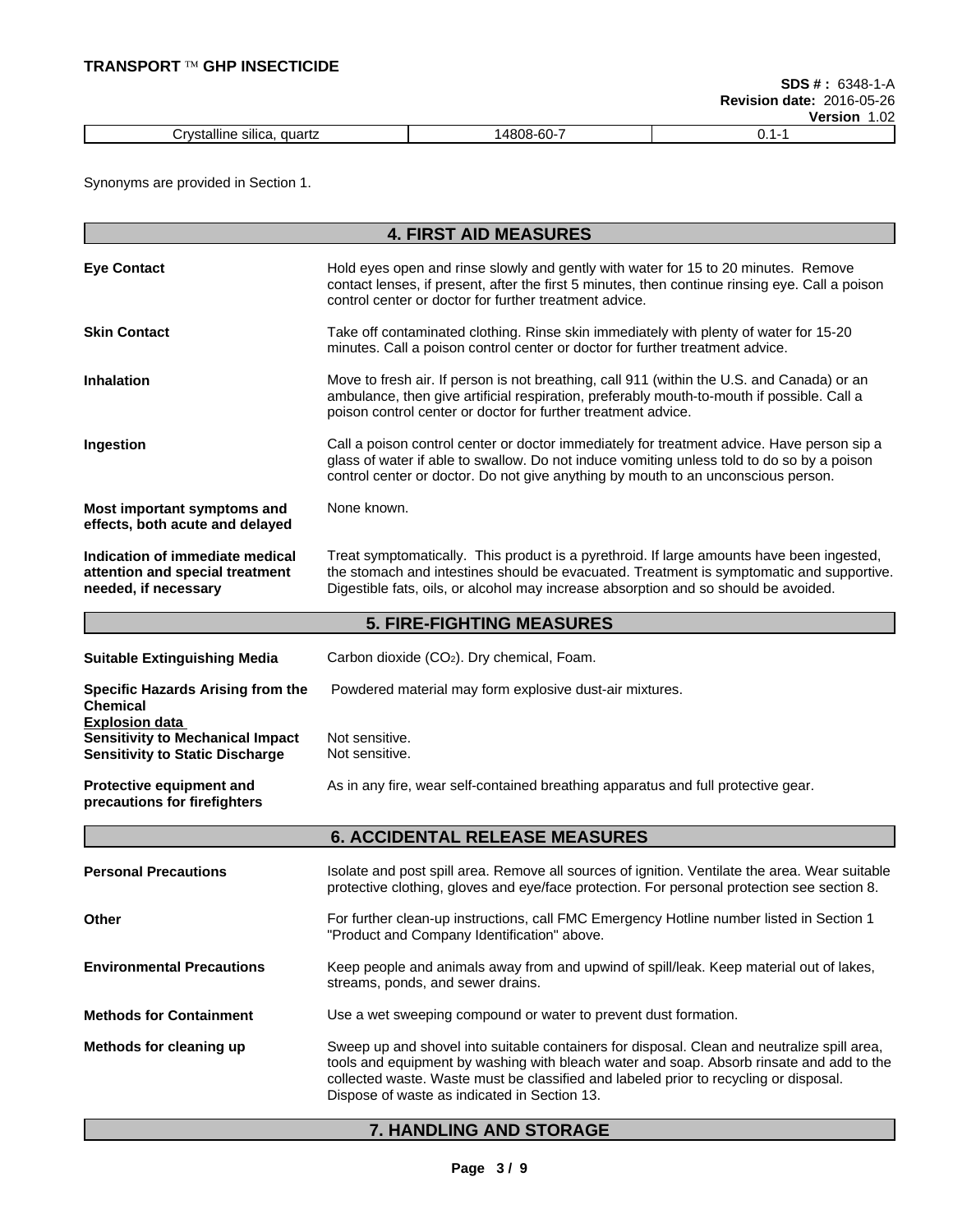# **SDS # :** 6348-1-A **Revision date:** 2016-05-26

| <b>Handling</b>       | Do not contaminate other pesticides, fertilizers, water, food, or feed by storage or disposal.                                                                                                           |
|-----------------------|----------------------------------------------------------------------------------------------------------------------------------------------------------------------------------------------------------|
| <b>Storage</b>        | Keep in a dry, cool and well-ventilated place. Keep away from open flames, hot surfaces<br>and sources of ignition. Keep out of reach of children and animals. Keep/store only in<br>original container. |
| Incompatible products | Strong oxidizing agents. Strong acids. Strong bases. Strong oxidizing agents, Strong acids,<br>Strong bases.                                                                                             |

### **8. EXPOSURE CONTROLS/PERSONAL PROTECTION**

#### **Control parameters**

| <b>Chemical name</b>       | <b>ACGIH TLV</b>               | <b>OSHA PEL</b>           | <b>NIOSH</b>                  | Mexico                            |
|----------------------------|--------------------------------|---------------------------|-------------------------------|-----------------------------------|
| Synthetic amorphous        |                                |                           | $\overline{\phantom{0}}$      | Mexico: TWA 10 mg/m <sup>3</sup>  |
| silica                     |                                |                           |                               |                                   |
| $(112926-00-8)$            |                                |                           |                               |                                   |
| Crystalline silica, quartz | TWA: 0.025 mg/m <sup>3</sup>   |                           | IDLH: $50 \text{ mg/m}^3$     | Mexico: TWA 0.1 mg/m <sup>3</sup> |
| $(14808 - 60 - 7)$         |                                |                           | TWA: $0.05$ mg/m <sup>3</sup> |                                   |
| <b>Chemical name</b>       | <b>British Columbia</b>        | Quebec                    | <b>Ontario TWAEV</b>          | <b>Alberta</b>                    |
| Synthetic amorphous        | TWA: $4 \text{ mg/m}^3$        | TWA: 6 mg/m <sup>3</sup>  | -                             |                                   |
| silica                     | TWA: $1.5 \text{ mg/m}^3$      |                           |                               |                                   |
| (112926-00-8)              |                                |                           |                               |                                   |
| Crystalline silica, quartz | TWA: $0.025$ mg/m <sup>3</sup> | TWA: $0.1 \text{ mg/m}^3$ | TWA: $0.10$ mg/m <sup>3</sup> | TWA: $0.025$ mg/m <sup>3</sup>    |
| (14808-60-7)               |                                |                           | respirable                    |                                   |
|                            |                                |                           |                               |                                   |

#### **Appropriate engineering controls**

**Engineering measures** Apply technical measures to comply with the occupational exposure limits. When working in confined spaces (tanks, containers, etc.), ensure that there is a supply of air suitable for breathing and wear the recommended equipment. **Individual protection measures, such as personal protective equipment Eye/Face Protection** If there is a potential for exposure to particles which could cause eye discomfort, wear chemical goggles. **Skin and Body Protection** Wear long-sleeved shirt, long pants, socks, and shoes. Hand Protection **Protective gloves Respiratory Protection** If exposure limits are exceeded or irritation is experienced, NIOSH/MSHA approved respiratory protection should be worn. Respiratory protection must be provided in accordance with current local regulations.

**Hygiene measures** Clean water should be available for washing in case of eye or skin contamination. Wash skin prior to eating, drinking, chewing gum or using tobacco. Shower or bathe at the end of working. Remove and wash contaminated clothing before re-use. Launder work clothing separately from regular household laundry.

General information **If the product is used in mixtures**, it is recommended that you contact the appropriate protective equipment suppliers. These recommendations apply to the product as supplied

# **9. PHYSICAL AND CHEMICAL PROPERTIES**

#### **Information on basic physical and chemical properties**

| Appearance            | White Powder      |
|-----------------------|-------------------|
| <b>Physical State</b> | Dry powder        |
| Color                 | White             |
| Odor                  | Faint hydrocarbon |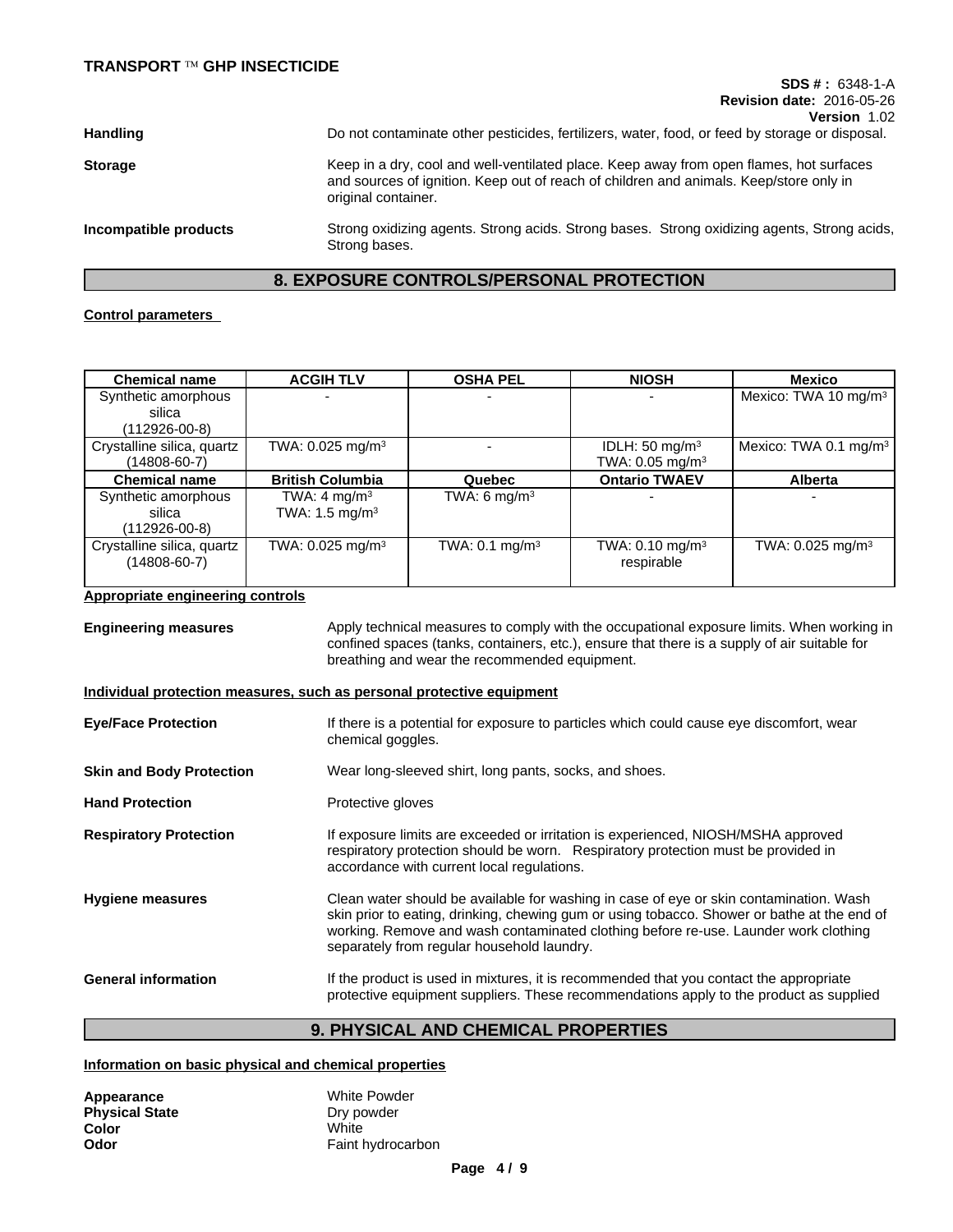#### **TRANSPORT Ô GHP INSECTICIDE**

| <b>Odor threshold</b><br>рH      | No information available<br>$6.5 - 7.5$ |  |
|----------------------------------|-----------------------------------------|--|
| Melting point/freezing point     | Not applicable                          |  |
| <b>Boiling Point/Range</b>       | No information available                |  |
| <b>Flash point</b>               | Not applicable                          |  |
| <b>Evaporation Rate</b>          | No information available                |  |
| Flammability (solid, gas)        | No information available                |  |
| <b>Flammability Limit in Air</b> |                                         |  |
| <b>Upper flammability limit:</b> | No information available                |  |
| Lower flammability limit:        | No information available                |  |
| Vapor pressure                   | No information available                |  |
|                                  | No information available                |  |
| Vapor density                    | 9.6 - 13.4 lb/cu ft                     |  |
| <b>Density</b>                   |                                         |  |
| <b>Specific gravity</b>          | No information available                |  |
| Water solubility                 | No information available                |  |
| Solubility in other solvents     | No information available                |  |
| <b>Partition coefficient</b>     | No information available                |  |
| <b>Autoignition temperature</b>  | No information available                |  |
| <b>Decomposition temperature</b> | No information available                |  |
| Viscosity, kinematic             | No information available                |  |
| Viscosity, dynamic               | No information available                |  |
| <b>Explosive properties</b>      | No information available                |  |
| <b>Oxidizing properties</b>      | No information available                |  |
| Molecular weight                 | No information available                |  |
| <b>Bulk density</b>              | No information available                |  |
|                                  |                                         |  |

**SDS # :** 6348-1-A **Revision date:** 2016-05-26 **Version** 1.02

# **10. STABILITY AND REACTIVITY**

**Reactivity Not applicable** 

| <b>Chemical Stability</b><br>Possibility of Hazardous Reactions None under normal processing.<br><b>Hazardous polymerization</b> | Stable under recommended storage conditions.<br>Hazardous polymerization does not occur.                                                                                        |
|----------------------------------------------------------------------------------------------------------------------------------|---------------------------------------------------------------------------------------------------------------------------------------------------------------------------------|
| Conditions to avoid<br>Incompatible materials                                                                                    | Heat, flames and sparks.<br>Strong oxidizing agents. Strong acids. Strong bases.<br>Hazardous Decomposition Products Carbon oxides (COx), Hydrogen chloride, Hydrogen fluoride. |

# **11. TOXICOLOGICAL INFORMATION**

**Product Information**

| LD50 Oral                         | $> 550$ mg/kg (rat)                                                        |
|-----------------------------------|----------------------------------------------------------------------------|
| <b>LD50 Dermal</b>                | $> 2000$ mg/kg (rabbit)                                                    |
| <b>LC50 Inhalation</b>            | > 0.51 mg/L 4 hr (rat) - Maximum attainable concentration (zero mortality) |
| Serious eye damage/eye irritation | Moderately irritating to eyes.                                             |
| <b>Skin corrosion/irritation</b>  | Non-irritating.                                                            |
| <b>Sensitization</b>              | Non-sensitizing                                                            |

#### **Information on toxicological effects**

| <b>Symptoms</b> | Large doses of bifenthrin ingested by laboratory animals produced signs of toxicity including |
|-----------------|-----------------------------------------------------------------------------------------------|
|                 | convulsions, tremors and bloody nasal discharge.                                              |

#### **Delayed and immediate effects as well as chronic effects from short and long-term exposure**

**Chronic toxicity** Bifenthrin: Long-term exposure caused neurotoxicity (tremors and impaired gait) in the early exposure in animal studies, but tremors disappeared with continued exposure.

> Acetamiprid: Prolonged exposure in animal studies caused nonspecific toxicity observed as decreases in body weight and food consumption.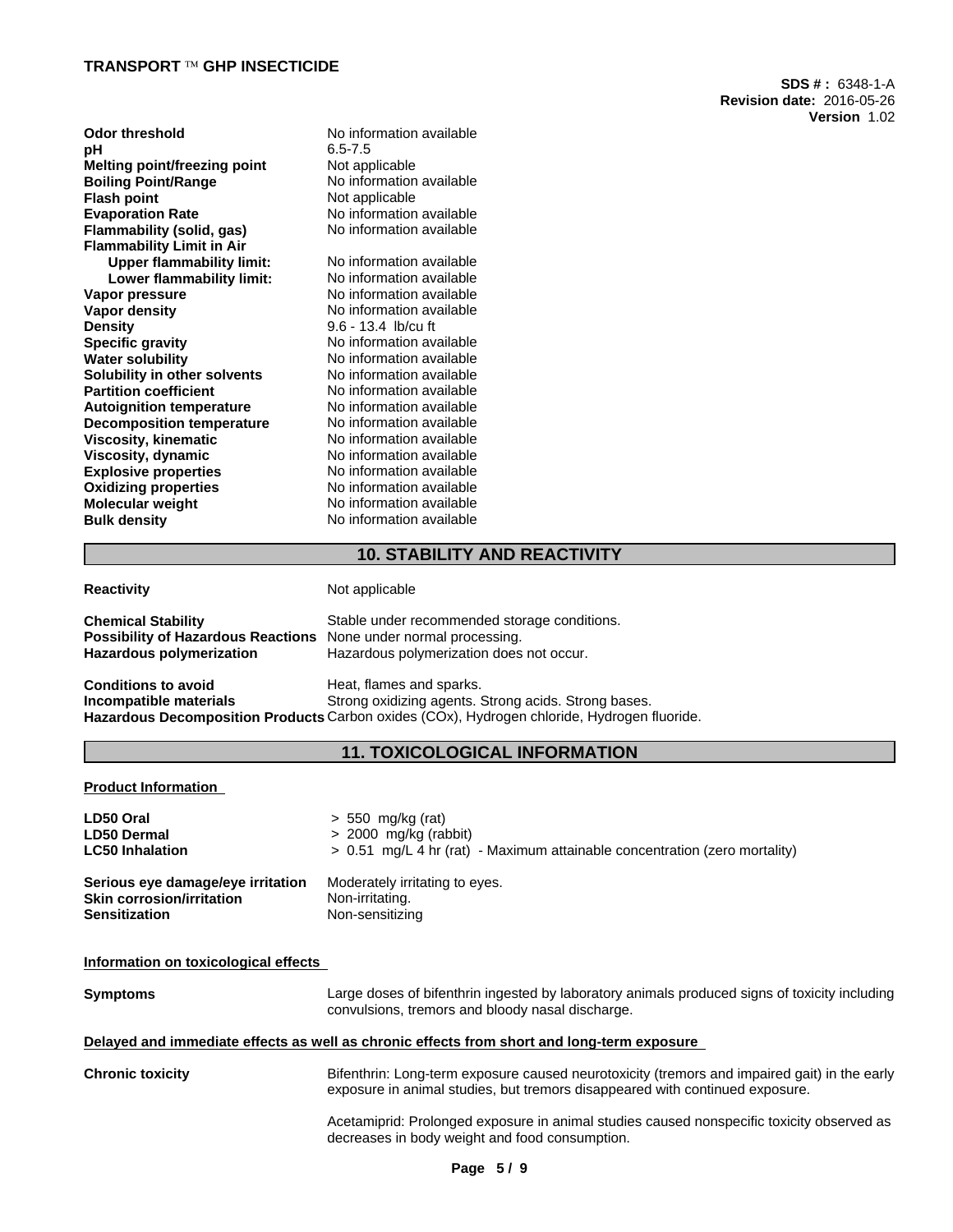# **TRANSPORT Ô GHP INSECTICIDE**

#### **SDS # :** 6348-1-A **Revision date:** 2016-05-26 **Version** 1.02

|                                        | VEISIVII 1.VZ                                                                                                                                                                                                                                                                                                                         |
|----------------------------------------|---------------------------------------------------------------------------------------------------------------------------------------------------------------------------------------------------------------------------------------------------------------------------------------------------------------------------------------|
| <b>Mutagenicity</b><br>Carcinogenicity | Bifenthrin, Acetamiprid: Not genotoxic in laboratory studies.<br>Bifenthrin: Weak treatment-related response for liver adenocarcinomas and benign bladder<br>tumors (lesion) in male mice.                                                                                                                                            |
| <b>Neurological effects</b>            | Acetamiprid: No evidence of carcinogenicity from animal studies.<br>Bifenthrin: Causes clinical signs of neurotoxicity (tremors, impaired gait, excessive<br>salivation) following acute or subchronic exposure. Tremors disappeared with continued<br>exposure.                                                                      |
| <b>Reproductive toxicity</b>           | Acetamiprid: Caused clinical signs of neurotoxicity (decreased locomotor activity, tremors)<br>in animal studies.<br>Bifenthrin: No toxicity to reproduction in animal studies.                                                                                                                                                       |
|                                        | Acetamiprid: Reductions in pup weight, litter size, viability and weaning indices; delay in<br>sexual maturity endpoints.                                                                                                                                                                                                             |
| <b>Developmental toxicity</b>          | Bifenthrin, Acetamiprid: Not teratogenic in animal studies.                                                                                                                                                                                                                                                                           |
| <b>STOT - single exposure</b>          | Causes damage to organs. See listed target organs below.                                                                                                                                                                                                                                                                              |
| <b>STOT - repeated exposure</b>        | Causes damage to organs through prolonged or repeated exposure. See listed target<br>organs below.                                                                                                                                                                                                                                    |
| Target organ effects                   | Bifenthrin: Central Nervous System.                                                                                                                                                                                                                                                                                                   |
| <b>Neurological effects</b>            | Acetamiprid: No specific target organ toxicity; the liver effects were considered an adaptive<br>response to chemicals rather than frank toxicity.<br>Bifenthrin: Causes clinical signs of neurotoxicity (tremors, impaired gait, excessive<br>salivation) following acute or subchronic exposure. Tremors disappeared with continued |
|                                        | exposure.<br>Acetamiprid: Caused clinical signs of neurotoxicity (decreased locomotor activity, tremors)                                                                                                                                                                                                                              |
|                                        | in animal studies.                                                                                                                                                                                                                                                                                                                    |

| <b>Aspiration hazard</b>                  | No information available. |             |            |             |
|-------------------------------------------|---------------------------|-------------|------------|-------------|
| <b>Chemical name</b>                      | <b>ACGIH</b>              | <b>IARC</b> | <b>NTP</b> | <b>OSHA</b> |
| Acetamiprid<br>135410-20-7                |                           | Group 2A    |            |             |
| Synthetic amorphous silica<br>112926-00-8 |                           | Group 3     |            |             |
| Crystalline silica, quartz<br>14808-60-7  | A2                        | Group 1     | Known      |             |

# **12. ECOLOGICAL INFORMATION**

**Ecotoxicity** 

| <b>Bifenthrin (82657-04-3)</b> |           |                |        |           |
|--------------------------------|-----------|----------------|--------|-----------|
| Active Ingredient(s)           | Duration  | <b>Species</b> | Value  | Units     |
| <b>Bifenthrin</b>              | 96 h LC50 | Fish           | 0.1    | $\mu$ g/L |
|                                | 72 h EC50 | Algae          | 0.822  | mg/L      |
|                                | 48 h EC50 | Crustacea      | 0.11   | $\mu$ g/L |
|                                | 21 d NOEC | Fish           | 0.012  | $\mu$ g/L |
|                                | 21 d NOEC | Crustacea      | 0.0013 | $\mu$ g/L |

| Acetamiprid (135410-20-7) |           |                |       |       |
|---------------------------|-----------|----------------|-------|-------|
| Active Ingredient(s)      | Duration  | <b>Species</b> | Value | Units |
| Acetamiprid               | 72 h EC50 | Algae          | >98.3 | mg/L  |
|                           | 96 h LC50 | Fish           | >100  | mq/L  |
|                           | 48 h LC50 | Crustacea      | 49.8  | mg/L  |
|                           | 21 d NOEC | Fish           | 19.2  | mg/L  |
|                           | 21 d NOEC | Crustacea      |       | mq/L  |

**Persistence and degradability** Bifenthrin: Moderately persistent. Does not readily hydrolyze. Not readily biodegradable.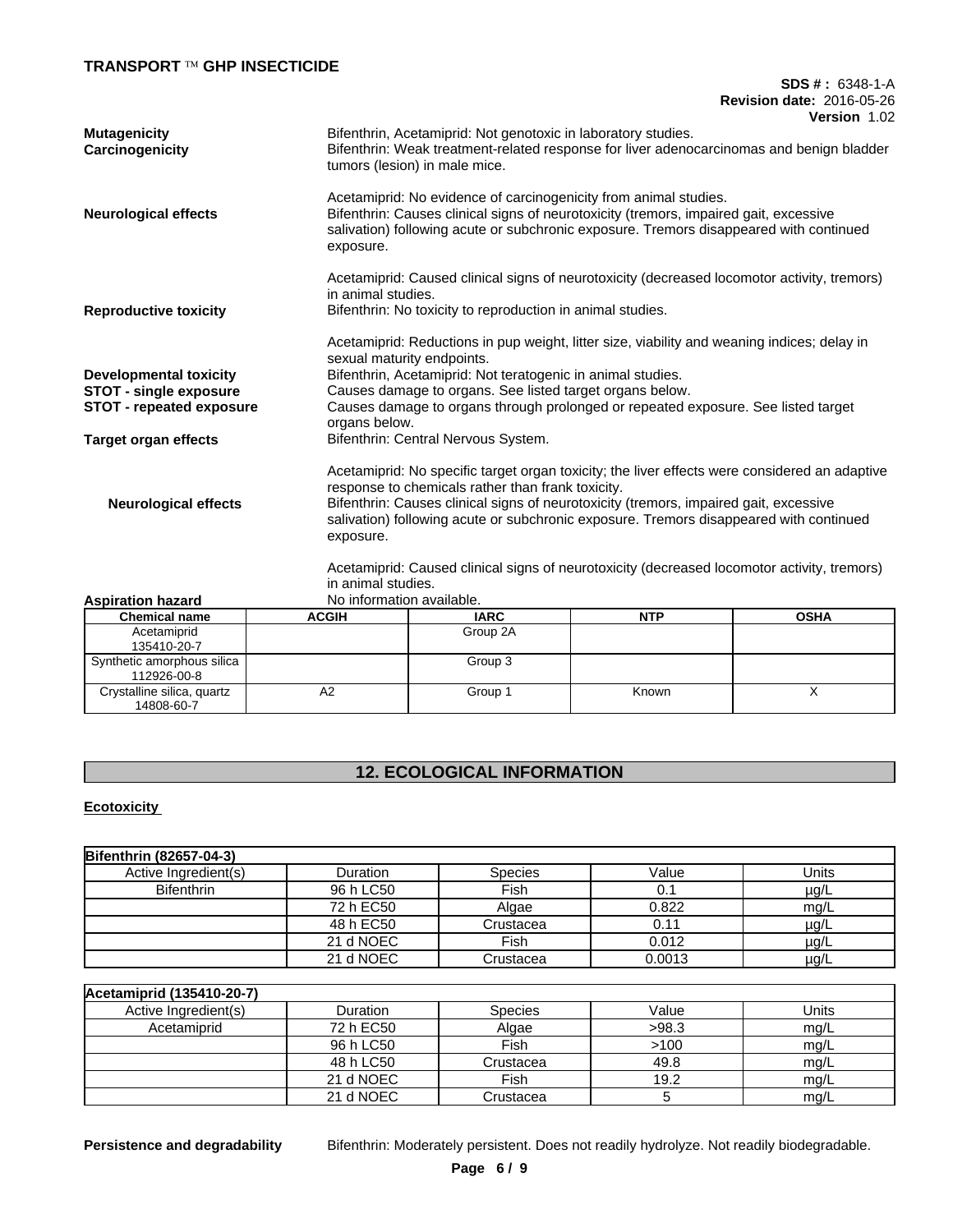**SDS # :** 6348-1-A **Revision date:** 2016-05-26

**Version** 1.02

Acetamiprid: Non-persistent. Does not readily hydrolyze. Not readily biodegradable. **Bioaccumulation Bifenthrin:** The substance has a potential for bioconcentration.

Acetamiprid: The substance does not have a potential for bioconcentration.

**Mobility Bifenthrin: Immobile. Not expected to reach groundwater.** 

Acetamiprid: Moderately mobile. Has some potential to reach groundwater.

# **13. DISPOSAL CONSIDERATIONS**

**Waste disposal methods** Improper disposal of excess pesticide, spray mixture, or rinsate is prohibited. If these wastes cannot be disposed of by use according to label instructions, contact appropriate disposal authorities for guidance. **Contaminated Packaging** Containers must be disposed of in accordance with local, state and federal regulations. Refer to the product label for container disposal instructions. Do not re-use empty containers.

# **14. TRANSPORT INFORMATION**

| <b>DOT</b>                                                                                                                                     | This material is not a hazardous material as defined by U.S. Department of Transportation<br>at 49 CFR Parts 100 through 185.                                                                                                                                                                                                        |
|------------------------------------------------------------------------------------------------------------------------------------------------|--------------------------------------------------------------------------------------------------------------------------------------------------------------------------------------------------------------------------------------------------------------------------------------------------------------------------------------|
| TDG<br>UN/ID no<br><b>Proper Shipping Name</b><br><b>Hazard class</b><br><b>Packing Group</b><br><b>Marine Pollutant</b><br><b>Description</b> | Classification below is only applicable when shipped by vessel and is not applicable when<br>shipped by road or rail only.<br><b>UN3077</b><br>Environmentally hazardous substance, solid, n.o.s.<br>9<br>Ш<br>Bifenthrin.<br>UN3077, Environmentally hazardous substance, solid, n.o.s. (Bifenthrin), 9, PGIII, Marine<br>Pollutant |
| ICAO/IATA                                                                                                                                      |                                                                                                                                                                                                                                                                                                                                      |
| UN/ID no                                                                                                                                       | <b>UN3077</b>                                                                                                                                                                                                                                                                                                                        |
| <b>Proper Shipping Name</b>                                                                                                                    | Environmentally hazardous substance, solid, n.o.s.                                                                                                                                                                                                                                                                                   |
| <b>Hazard class</b>                                                                                                                            | 9                                                                                                                                                                                                                                                                                                                                    |
| <b>Packing Group</b>                                                                                                                           | Ш                                                                                                                                                                                                                                                                                                                                    |
| <b>Description</b>                                                                                                                             | UN3077, Environmentally hazardous substance, solid, n.o.s. (Bifenthrin), 9, PGIII                                                                                                                                                                                                                                                    |
| IMDG/IMO                                                                                                                                       |                                                                                                                                                                                                                                                                                                                                      |
| UN/ID no                                                                                                                                       | <b>UN3077</b>                                                                                                                                                                                                                                                                                                                        |
| <b>Proper Shipping Name</b>                                                                                                                    | Environmentally hazardous substance, solid, n.o.s.                                                                                                                                                                                                                                                                                   |
| <b>Hazard class</b>                                                                                                                            | 9                                                                                                                                                                                                                                                                                                                                    |
| <b>Packing Group</b>                                                                                                                           | Ш                                                                                                                                                                                                                                                                                                                                    |
| EmS No.<br><b>Marine Pollutant</b>                                                                                                             | $F-A, S-F$<br><b>Bifenthrin</b>                                                                                                                                                                                                                                                                                                      |
|                                                                                                                                                | UN3077, Environmentally hazardous substance, solid, n.o.s. (Bifenthrin), 9, PGIII, Marine                                                                                                                                                                                                                                            |
| <b>Description</b>                                                                                                                             | Pollutant                                                                                                                                                                                                                                                                                                                            |

# **15. REGULATORY INFORMATION**

# **U.S. Federal Regulations**

# **SARA 313**

Section 313 of Title III of the Superfund Amendments and Reauthorization Act of 1986 (SARA). This product contains a chemical or chemicals which are subject to the reporting requirements of the Act and Title 40 of the Code of Federal Regulations, Part 372: **Chemical name CAS-No Weight % SARA 313 - Threshold**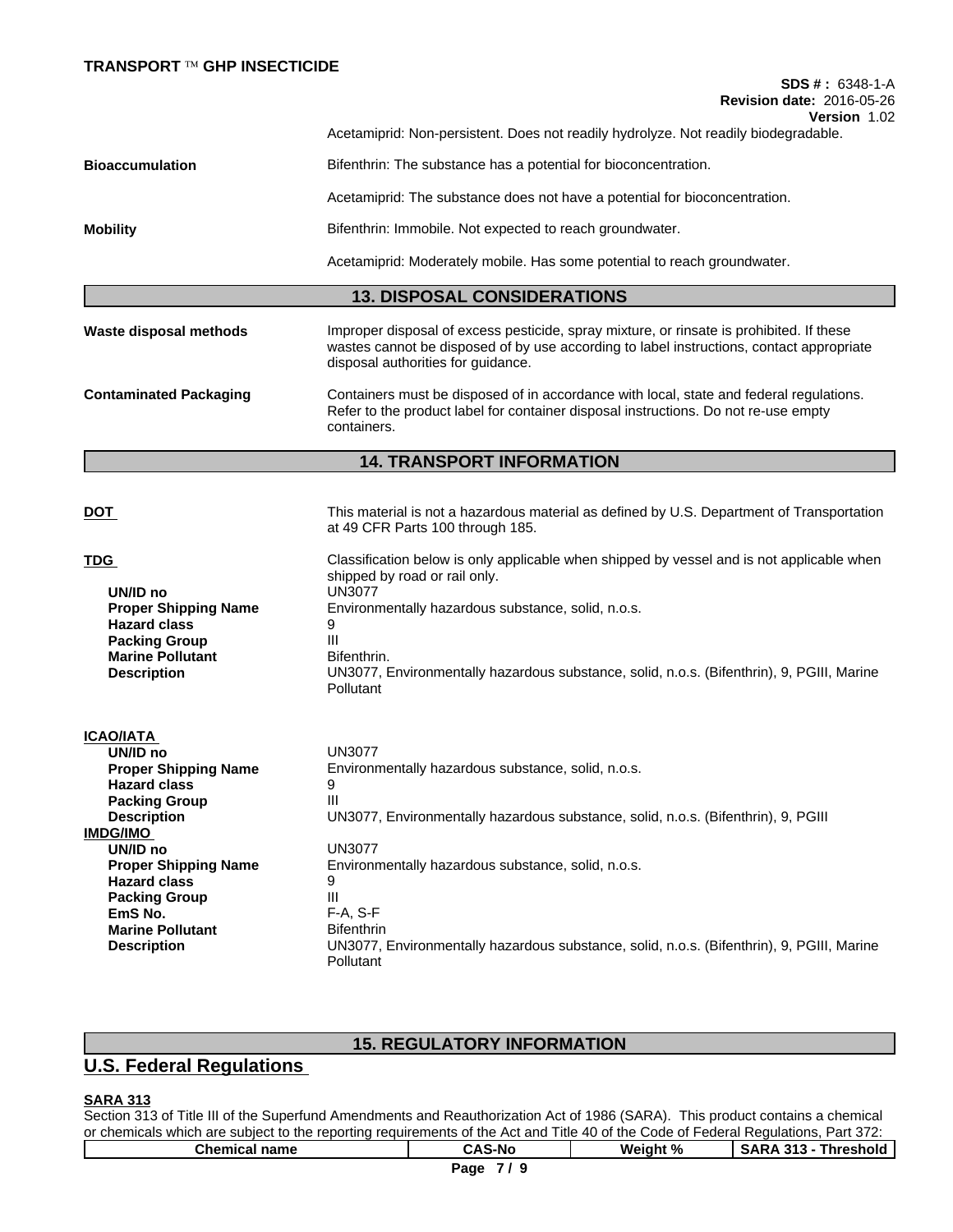|                                                                                 |                                         |                     | <b>Values</b><br>   |
|---------------------------------------------------------------------------------|-----------------------------------------|---------------------|---------------------|
| <b>Bifenth</b><br>noor<br>$\sim$<br>$\mathbf{A}$<br>enthrir.<br>-74-2<br>_ UU - | 92657<br>14.<br>.<br>$\sim$<br>u.<br>-- | $\sim$<br>.<br>____ | $\cdot \cdot \cdot$ |

#### **SARA 311/312 Hazard Categories**

| Acute health hazard               | Yes |
|-----------------------------------|-----|
| <b>Chronic health hazard</b>      | Yes |
| Fire hazard                       | N٥  |
| Sudden release of pressure hazard | N٥  |
| <b>Reactive Hazard</b>            | No  |

#### **Clean Water Act**

This product contains the following substances which are regulated pollutants pursuant to the Clean Water Act (40 CFR 122.21 and 40 CFR 122.42):

| <b>Chemical name</b>      | <b>CWA - Reportable</b><br>Quantities | CWA - Toxic Pollutants | <b>CWA - Priority</b><br><b>Pollutants</b> | <b>CWA - Hazardous</b><br><b>Substances</b> |
|---------------------------|---------------------------------------|------------------------|--------------------------------------------|---------------------------------------------|
| Formaldehvde<br>$50-00-0$ | 100 lb                                |                        |                                            |                                             |

#### **CERCLA**

This material, as supplied, contains one or more substances regulated as a hazardous substance under the Comprehensive Environmental Response Compensation and Liability Act (CERCLA) (40 CFR 302):

| <b>Chemical name</b> | <b>Hazardous Substances RQs</b> | <b>Extremely Hazardous Substances</b><br><b>RQs</b> |
|----------------------|---------------------------------|-----------------------------------------------------|
| Formaldehyde         | 100 lb                          | 100 lb                                              |
| 50-00-0              | 45.4 ka                         |                                                     |

#### *FIFRA Information*

This chemical is a pesticide product registered by the Environmental Protection Agency and is subject to certain labeling requirements under federal pesticide law. These requirements differ from the classification criteria and hazard information required for safety data sheets, and for workplace labels of non-pesticide chemicals. Following is the hazard information as *required on the pesticide label:*

*Caution*

*Harmful if swallowed, inhaled or absorbed through skin. This pesticide is extremely toxic to wildlife, fish and aquatic invertebrates.*

# **US State Regulations**

#### **California Proposition 65**

This product contains the following Proposition 65 chemicals.

#### **U.S. State Right-to-Know Regulations**

| <b>Chemical name</b>                      | New Jersey | <b>Massachusetts</b> | Pennsylvania |
|-------------------------------------------|------------|----------------------|--------------|
| <b>Bifenthrin</b><br>82657-04-3           |            |                      |              |
| Synthetic amorphous silica<br>112926-00-8 |            |                      |              |
| Crystalline silica, quartz<br>14808-60-7  |            |                      |              |

### **International Inventories**

| <b>Chemical name</b> | <b>TSCA</b><br>States) | <b>DSL</b><br>  (United   (Canada) | <b>EINECS/ELINC</b><br>S (Europe) | <b>ENCS</b><br>(Japan) | China<br>(IECSC) | <b>KECL (Korea)</b> | <b>PICCS</b><br>(Philippines) | <b>AICS</b><br>(Australia) |
|----------------------|------------------------|------------------------------------|-----------------------------------|------------------------|------------------|---------------------|-------------------------------|----------------------------|
| <b>Bifenthrin</b>    |                        |                                    |                                   |                        |                  |                     |                               |                            |